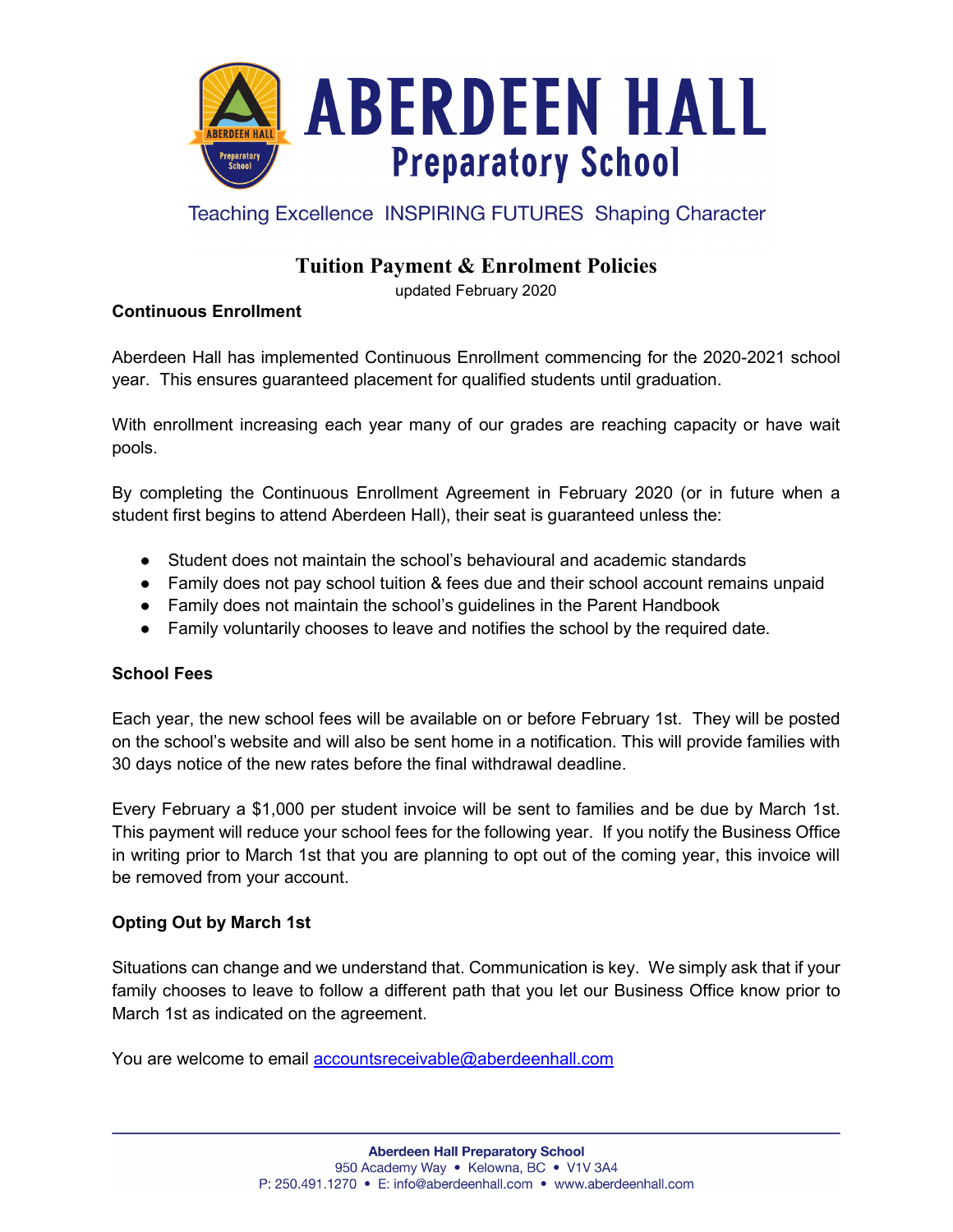If you notify the Business Office in writing prior to March 1st that your family will be opting out of the coming year

- the deposit invoice will be removed from your account
- and our Admissions Office will be notified

### **Opting out after March 1st**

Please note that after March 1st the school makes staffing decisions based on the enrollment for the following school year and with your family's commitment of full tuition for next year in mind. We are also budgeted to receive an additional several thousand dollars per student in provincial grant funding.

In the education sector, schools provide faculty with an annual commitment. It is for this reason that many independent schools collect the full tuition amounts for all students, with no exceptions. This policy is in place to ensure that the current year tuition will cover the costs of the current year salaries and expenses.

In situations where there are extenuating circumstances, families are welcome to provide a letter that would help the school understand the challenges being encountered and to request a review of their account from the Financial Assistance Committee.

#### **Preschool Tuition & Programming 2020/2021 School Year**

| <b>Preschool Program</b>               | 5 days/week 8:45am-11:45 am (Half Day)                                        | \$6,500  |
|----------------------------------------|-------------------------------------------------------------------------------|----------|
| <b>Preschool &amp; Daycare Program</b> | 5 days/week 8:45am-3:45pm (Full Day)                                          | \$12,050 |
| <b>Preschool After School Care</b>     | 5 days/week 3:45-5:00pm<br>(available for Preschool Full Day program<br>only) | \$1,400  |

- *New families* will be invoiced \$1,000 per student upon an offer being made from Admissions, which is required within 10 days. This payment will reduce your school fees for the following year and will be reflected on your school fee invoice upon completion of the continuous enrollment agreement.
- *New families* who provide initial payment more than 10 days after receiving the offer from Admissions will be placed in our wait pool.
- Families with children continuing in a preschool program will receive confirmation of their program for the following year from Admissions and will be invoiced the initial fee payment of \$1,000 per student and be required to provide it by the March 1st deadline.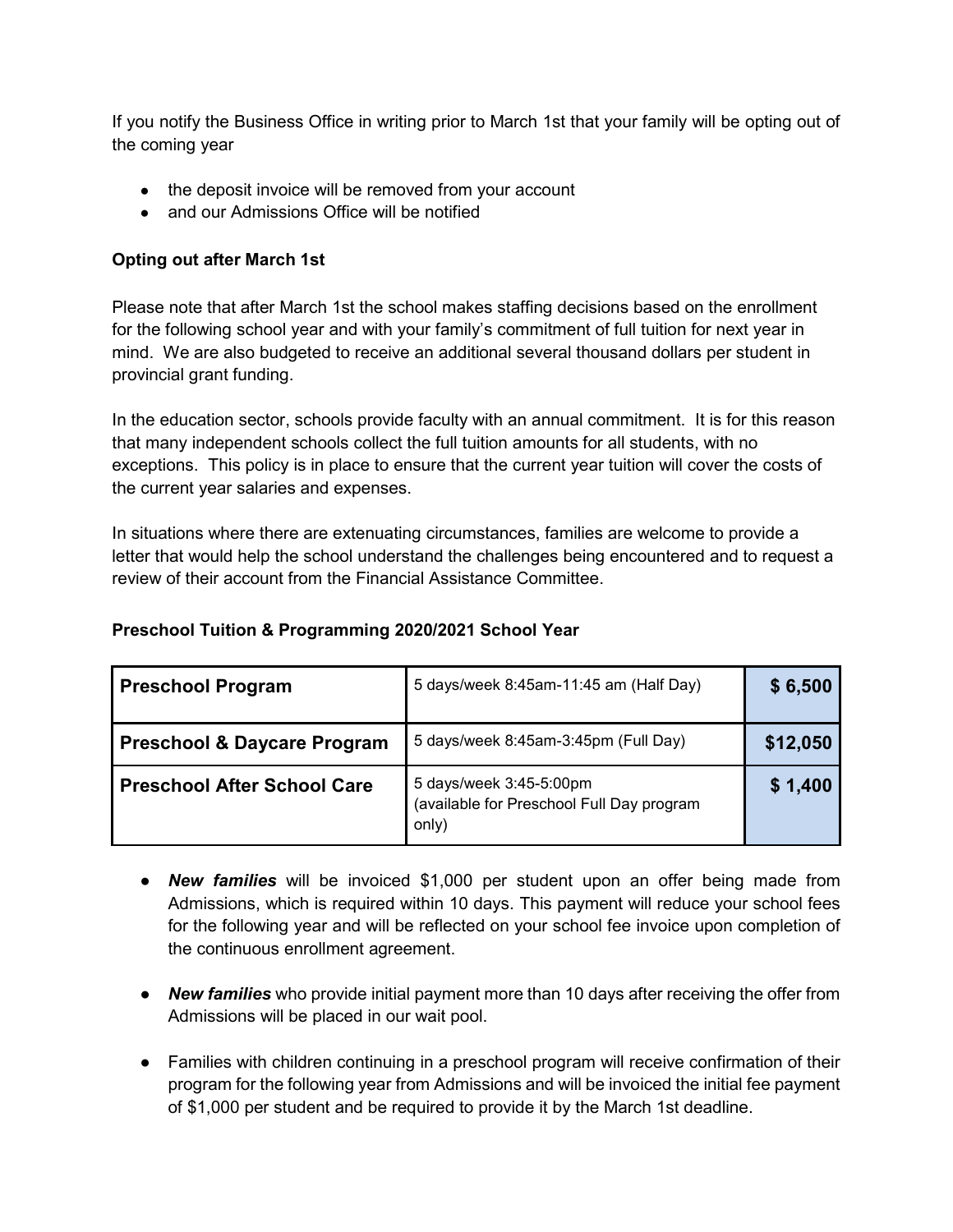● Program selection for the year is based on the offer made by Admissions. Should you wish to change program type, please email the Director of Admissions, Christina Ullyot, at [christina.ullyot@aberdeenhall.co](mailto:christina.kuhn@aberdeenhall.com)m to inquire about availability. Program changes will be accommodated if possible but cannot be guaranteed.

| Grade                                                                                                                                         | <b>Tuition</b> | <b>Less</b><br><b>Government Grant</b> | <b>Net Tuition Owing for</b><br><b>Qualifying Students</b> |
|-----------------------------------------------------------------------------------------------------------------------------------------------|----------------|----------------------------------------|------------------------------------------------------------|
| $K-1$                                                                                                                                         | \$15,900       | (\$3,000)                              | \$12,900                                                   |
| $2 - 4$                                                                                                                                       | \$17,300       | (\$3,000)                              | \$14,300                                                   |
| $5-9$                                                                                                                                         | \$18,710       | (\$3,000)                              | \$15,710                                                   |
| $10 - 12$                                                                                                                                     | \$20,020       | (\$3,000)                              | \$17,020                                                   |
| *Qualifying students are those whose parent(s) are permanent residents of BC or<br>persons with a work or study permit of one year or longer. |                |                                        |                                                            |

| Horizon Week Fees 2020-2021 |                          |  |
|-----------------------------|--------------------------|--|
| Grade                       | <b>Horizons Week Fee</b> |  |
| 4                           | \$75                     |  |
| 5                           | \$230                    |  |
| 6                           | \$570                    |  |
|                             | \$250                    |  |
| Ջ                           | \$545                    |  |
| 9-11                        | \$445                    |  |

| <b>IMPORTANT DUE DATES FOR 2020-2021 CONTINUOUS ENROLLMENT</b>                       |                |  |  |
|--------------------------------------------------------------------------------------|----------------|--|--|
| Continuous Enrollment Agreement and Yearly Initial Payment of \$1,000                | Mar 1, 2020    |  |  |
| Notification to Business Office to OPT OUT of attending                              | Mar 1, 2020    |  |  |
| Payment plans in place by**                                                          | April 15, 2020 |  |  |
| Compliance of this deadline is mandatory to take advantage of the installment plans* |                |  |  |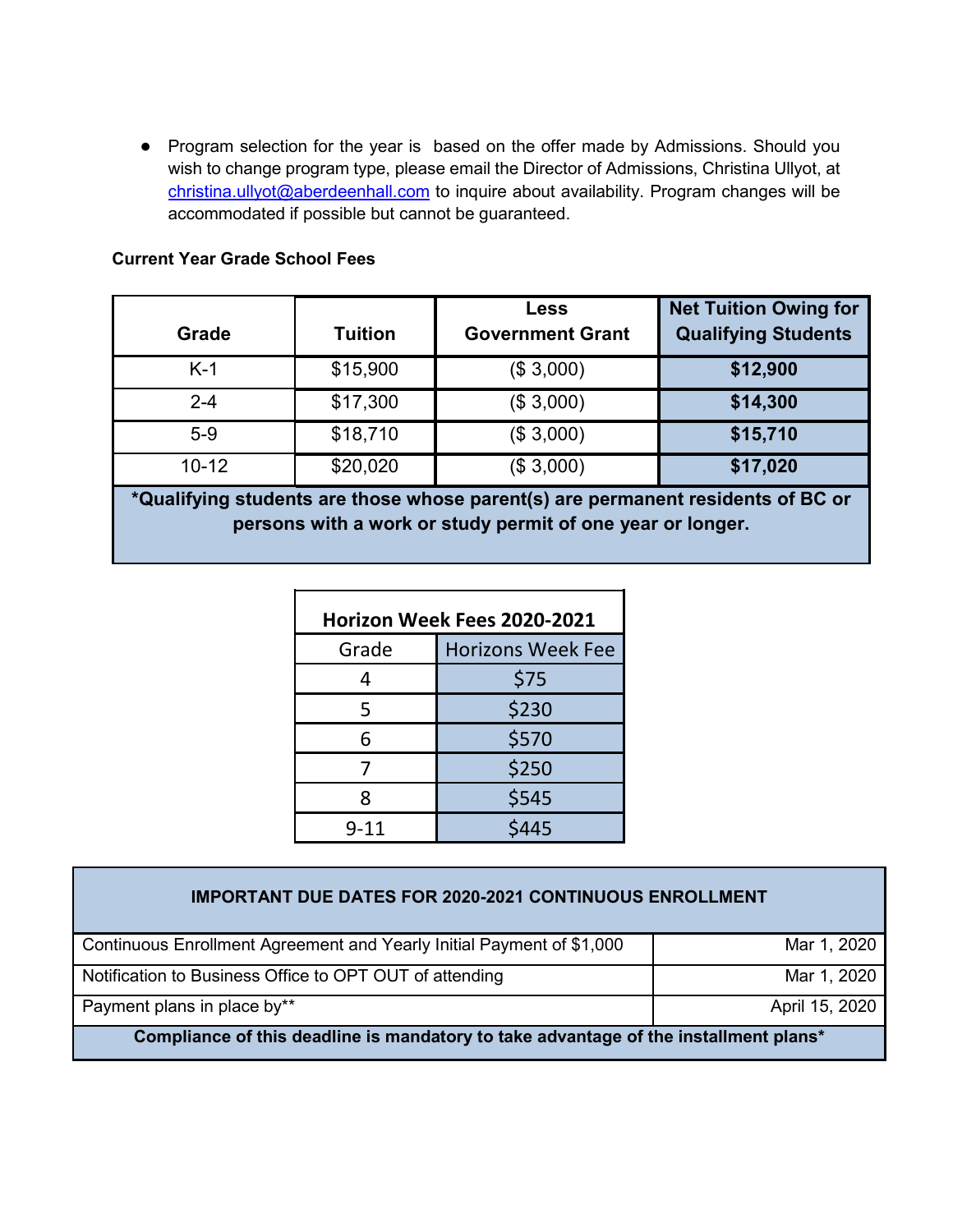Families who have not provided their \$1,000 yearly initial school fee by March 1, 2020 will be deregistered, placed in a wait pool and subject to a \$200 re-registration fee.

### **Non-refundable Tuition**

Aberdeen Hall incurs operating expenses on a continuous basis throughout the year. When a student is enrolled, a seat is reserved for the full school year. For this reason students enrolled on a continuous enrollment agreement are considered to be attending each year unless the school is notified by the withdrawal deadline.

#### **BC Provincial Government Funding - Kindergarten through Grade 12**

The BC Provincial Government provides annual grant funding directly to the School for each qualifying student, to assist with the costs of their education. Qualifying students are those whose parent(s) are permanent residents of British Columbia or persons with a work or study permit of one year or longer.

Parents should be aware that if the grant should be reduced by the government for any reason, the School may adjust the yearly fees to compensate for loss of revenue retroactive to the date change.

Please also note that students who attend school for less than 105 days before May 15, other than for allowable medical reasons, are not eligible for the full Provincial School Grant. In such cases, the School may lose all or a portion of the grant for that student and parents will be responsible to compensate Aberdeen Hall for the full amount of the grant lost.

#### **International/Out-of-Province Fee**

Aberdeen Hall School charges an additional International/Out-of-Province Fee of \$3,000. The government of British Columbia provides operating grants to the school for most students enrolled in the School. Parents of students must be British Columbia residents and have Canadian Citizenship, Landed Immigrant Status, or possess a valid work permit for employment in British Columbia for the school to be eligible for the grant. The International/Out-of-Province Fee shall apply to parents of students who do not meet these criteria.

## **Three Payment Plan OPTIONS are available**

| <b>Choice</b> | <b>Option</b> | Dates | <b>Fees</b> |
|---------------|---------------|-------|-------------|
|               |               |       |             |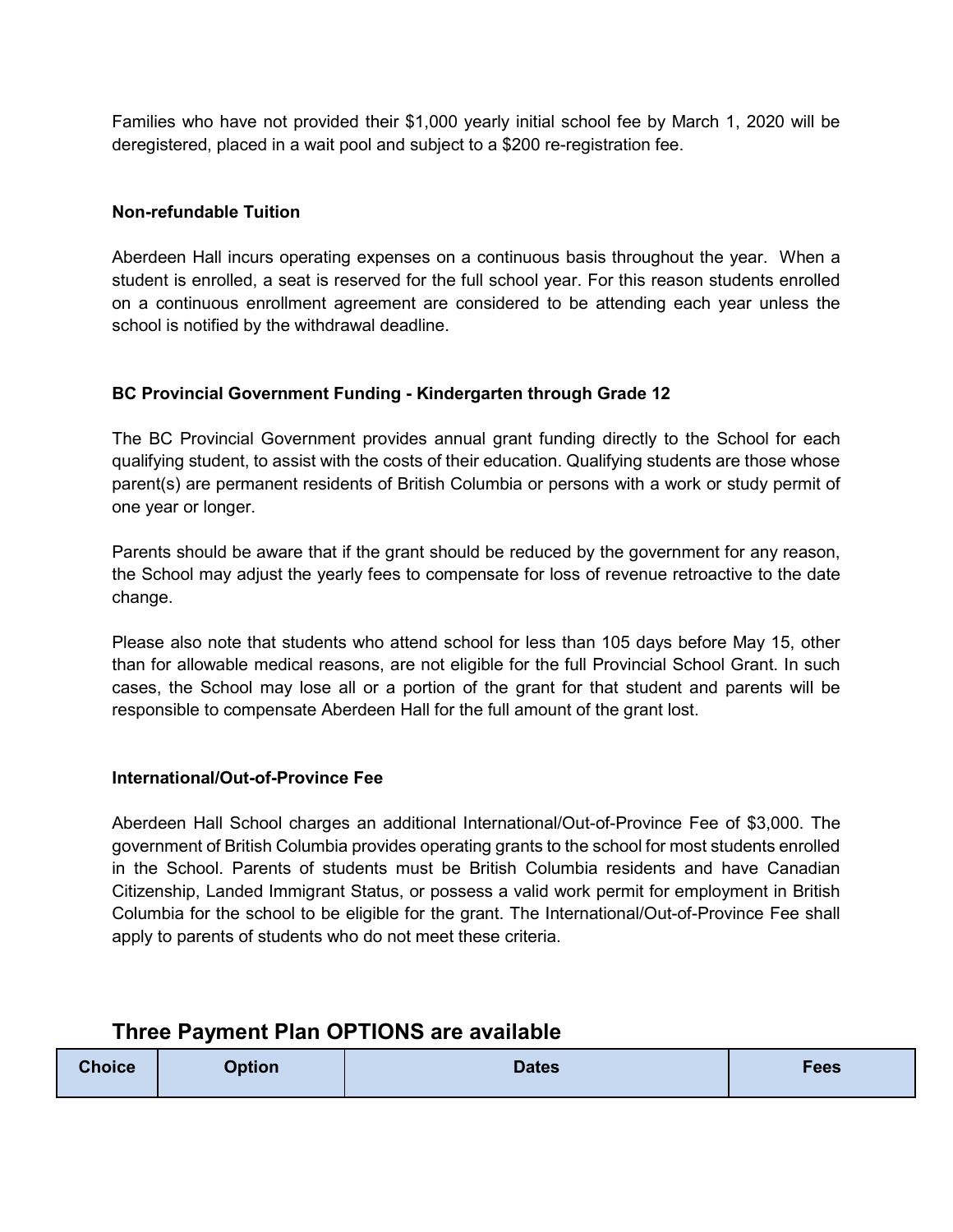| <b>Option 1</b>                                                                                         | Pay in full           | June 1, 2020                                 | No additional fee     |
|---------------------------------------------------------------------------------------------------------|-----------------------|----------------------------------------------|-----------------------|
| <b>Option 2</b>                                                                                         | Pay in full           | <b>July 1, 2020</b>                          | \$100 fee per student |
| <b>Option 3</b>                                                                                         | Pay in 3 installments | July 1, 2020 October 1, 2020 January 1, 2021 | \$350 fee per student |
| **Payment by Post Dated cheque(s), Pre-authorized Debit, or Credit Card (\$300 admin fee per student)** |                       |                                              |                       |
| **All payment plans must be provided to the school office by April 15, 2020**                           |                       |                                              |                       |

**\*\*Selected payment plans on your Continuous Enrollment Agreement will remain in place for subsequent years unless the Business Office is notified otherwise via email at [accountsreceivable@aberdeenhall.com](mailto:accountsreceivable@aberdeenhall.com) of your family's new choice.**

- OPTION 1: Full payment on **June 01**
- OPTION 2: Full payment on **July 01**
- OPTION 3: Three installment payment plan (on **July 01, Oct 01, Jan 01 of the following year)**

## **The chosen Payment Method is to be received to the School by April 15th.**

**Payment Methods not in place by then will be contacted by the Business Office as their account will be considered in arrears and outside of the school Payment Policy.**

## **OPTION 1: Full Payment on June 01 To be received at the school office by April 15**

Families who choose to pay in full are welcome to pay via cheque, PAD or credit card. Wire transfer or bank draft may also be used if the family provides them by April 15. A \$50.00 fee will be charged for any returned payment.

## **OPTION 2: Full Payment on July 01 To be received at the school office by April 15**

A *\$100 per student installment payment option fee* applies for all students and is added to the tuition invoice.

Families may pay via PAD, credit card, or postdated cheque at the school office by April 15. A \$50.00 fee will be charged for any returned payment.

## **OPTION 3: Three Installment Payment Plan**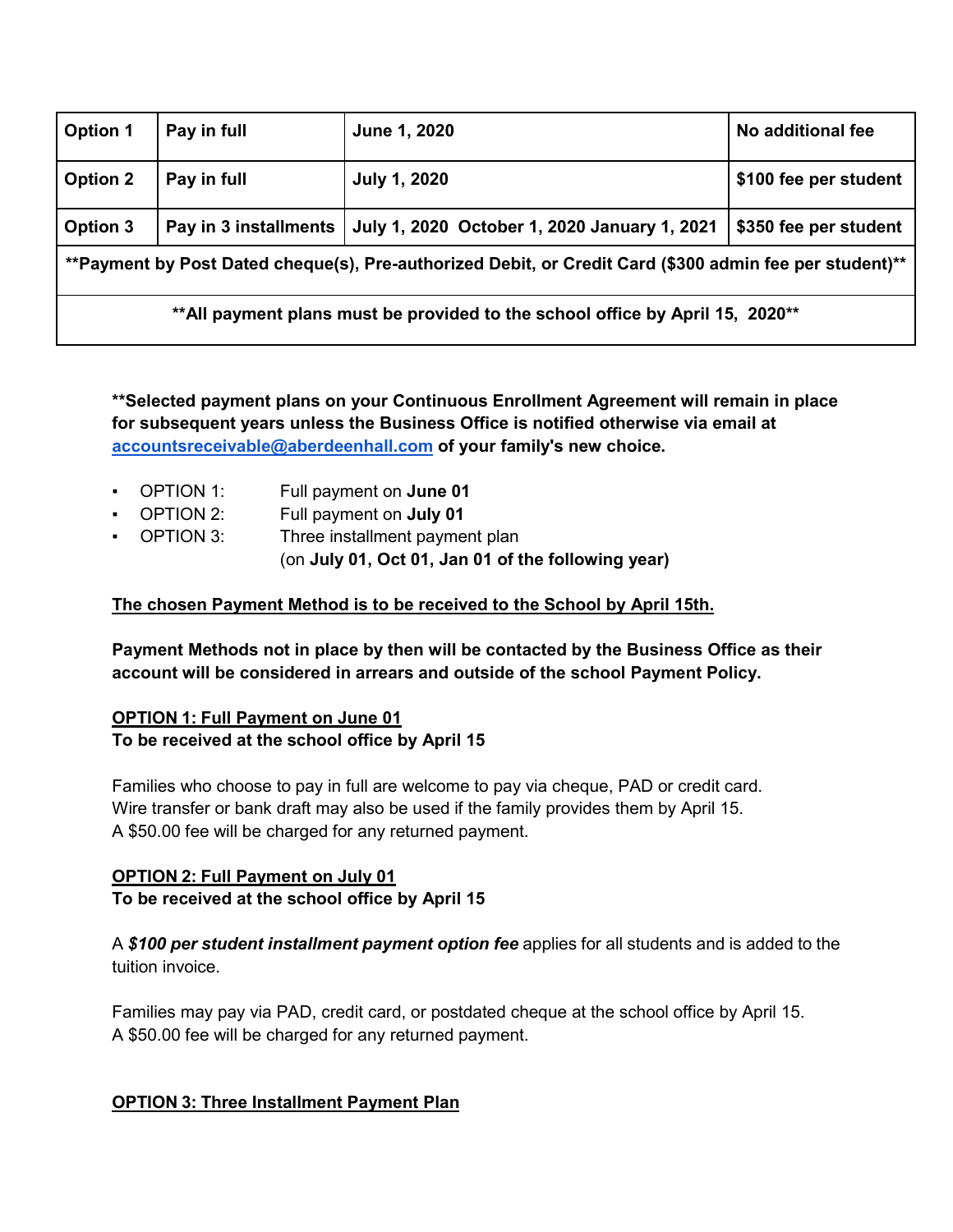## **To be received at the school office by April 15**

A *\$350 per student installment payment option fee* applies for all students and is added to the tuition invoice.

Amounts owing may be paid by pre-authorized payment or post dated cheques (July 01, October 01, and January 01 of the following year). A \$50.00 fee will be charged for any returned payment.

-------------------------------------------------------------------------------------------------------------

# **Payment Methods- Due by April 15**

**Payment Method 1: By Cheque To be received at the school office by April 15.**  *(post dated to payment due date(s)) Please provide students full name with payment.*

## **Payment Method 2: By Pre-authorized Debit**

Completed PAD form and void cheque to be emailed to the Business Office at [accountsreceivable@aberdeenhall.com](mailto:accountsreceivable@aberdeenhall.com) by April 15 *Please provide students full name with payment.*

#### **Payment Method 3: By Credit Card**

A **\$300 Administration fee per student** will be applied *Please provide students full name with payment.*

#### **Payment Method 4: By Wire Transfer or Money Order/Bank Draft**

**This option available only for family's choosing to pay by one payment in full by April 15th**

Please email [accountsreceivable@aberdeenhall.com](mailto:accountsreceivable@aberdeenhall.com) requesting your current year wire information or Pre-authorized debit forms prior to sending your payment.

Please note that Aberdeen Hall works hard to partner with our families and in order to provide these payment plans are required to have the payment plans in place by the specified date.

We understand that each family situation is unique, however, in order to maintain low administration costs, our payment policy provides for one payment option per family. Please confirm your payment plans among all guardians prior to completing your agreement.

#### **Outstanding Tuition Accounts**